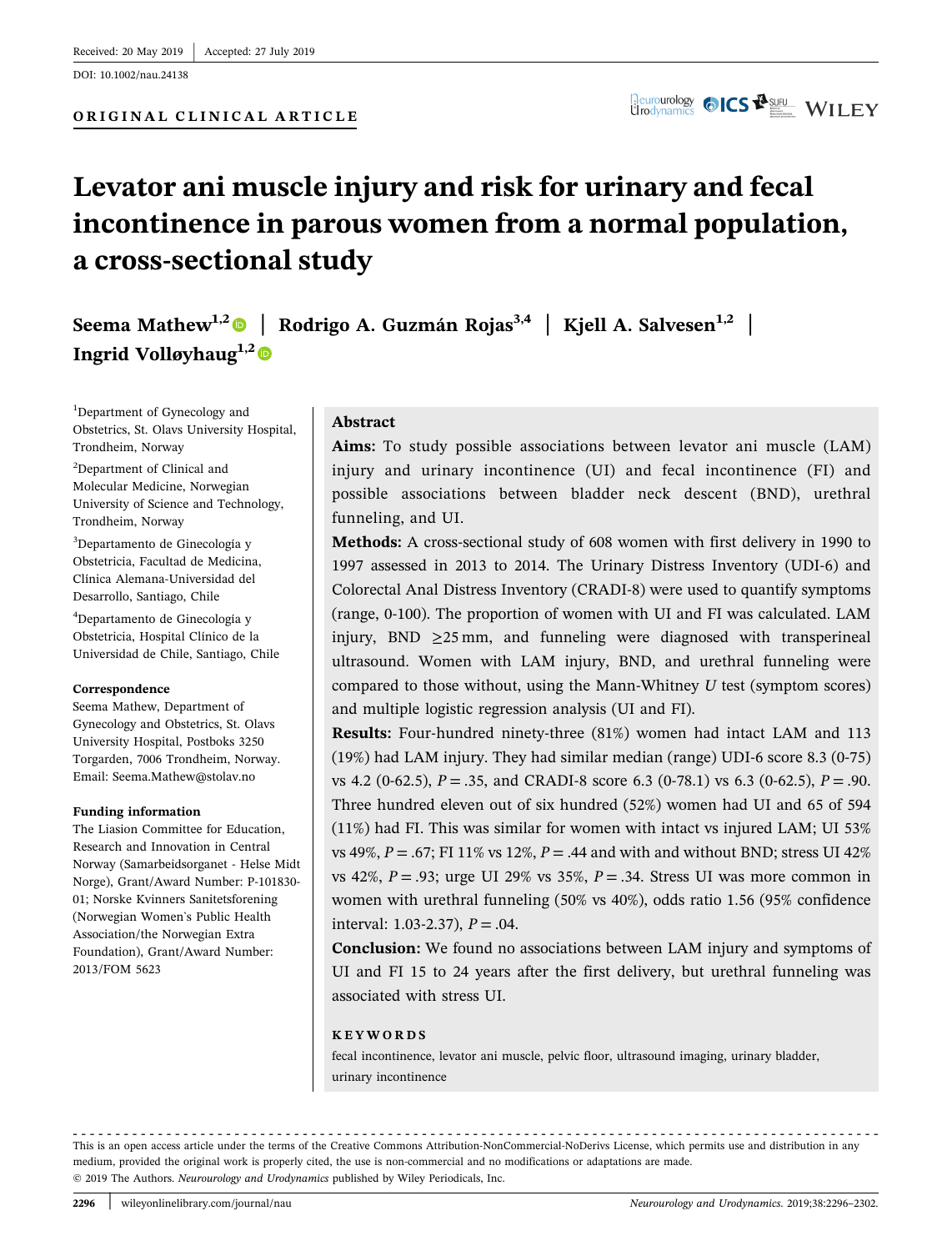# 1 | INTRODUCTION

Pelvic floor disorders (PFD) affect a large proportion of adult women with an estimated prevalence of 16% to 69% for urinary incontinence (UI) and 6% to 9% for fecal incontinence (FI) in population-based studies.<sup>1,2</sup> The prevalence of UI and FI increases with advancing age, but the etiology is believed to be multifactorial.<sup>3,4</sup> Pregnancy, vaginal delivery, parity, smoking, and body mass index (BMI) are additional risk factors for developing PFD.<sup>5,6</sup>

The levator ani muscle (LAM) is subjected to excessive tension and stretch during vaginal delivery.<sup>6</sup> Previous studies have demonstrated a strong association between LAM injury, occurring during vaginal delivery, and symptoms and signs of pelvic organ prolapse.<sup>7,8</sup> Loss of bladder neck and urethral support is believed to be important for developing  $UI<sup>9</sup>$  Since LAM injury is closely associated with prolapse in the anterior vaginal wall, it is plausible that this may influence the bladder neck and urethral support. Obstetric anal sphincter tear is strongly associated with the development of FI, but the loss of support to the rectum caused by a LAM injury may also contribute.<sup>10</sup> However, only a few studies have investigated a possible association between LAM injury and FI and UI, and most of them were conducted in the early postpartum period. $8,11,12$  There is contrasting evidence regarding the association between LAM injury and UI and FI in later life, and the influence of LAM injury on UI and FI several years after delivery needs to be addressed.<sup>11,13,14</sup>

Previous studies have demonstrated an association between stress urinary incontinence (SUI) and bladder neck descent (BND) and urethral mobility.<sup>9,15</sup> These studies have shown that SUI is associated with urethral hypermobility in urogynecological populations, but women from a normal population have not been examined.<sup>9,15</sup> Loss of bladder neck support can be seen as urethral funneling on ultrasound<sup>16</sup> but any association with UI has been sparsely studied.

Our primary aim was to study a possible association between LAM injury and symptoms of UI and FI in a general population of women 15 to 24 years after first delivery. Our secondary aim was to examine a possible association between BND, urethral funneling, and UI.

# 2 | MATERIALS AND METHODS

This is a secondary analysis of a cross‐sectional study of 608 women with first delivery at Trondheim University Hospital, Norway, between 1 January 1990 and 31 December 1997. The primary aim of this study was to

MATHEW ET AL.  $\begin{array}{|c|c|c|c|c|}\hline \text{Neurourology}-W \text{II} & \text{Fy} & \text{2297} \ \hline \end{array}$ 

examine differences in PFD and LAM injury after different modes of delivery, and results have been published elsewhere.<sup>5</sup> Women who were still alive and had a postal address in Norway in 2013 were identified from the Hospital Patient Administrative System. All women who underwent operative vaginal and cesarean deliveries from January to December and normal vaginal deliveries from January to July of each calendar year were invited to participate in the study. Following the inclusion criteria of the parent study, participants may have had cesarean delivery after normal or operative vaginal delivery, but no vaginal delivery after cesarean, and no operative vaginal delivery after normal delivery.<sup>5</sup> Exclusion criteria were stillbirth, breech delivery, and infant birth weight less than 2000 g at the index birth. However, they were not excluded if these conditions occurred in subsequent pregnancies. Flowchart of the study population is presented in Figure 1. The study was approved by the Regional Committee for Medical and Health Research Ethics (REK midt 2012/666) and registered in clinicaltrials.gov NCT01766193. Written informed consent was obtained from all study participants.

Information about infant birth weight, parity, and perineal tears was obtained from the Norwegian Medical Birth Registry. All study participants answered a postal questionnaire regarding height, weight, any previous incontinence surgery, and a Norwegian translation of the Pelvic Floor Distress Inventory (PFDI-20).<sup>17</sup> For quantification of symptoms we used the subscores from the



FIGURE 1 Flowchart of the study population.<sup>a</sup> Threehundred sixty nine women were excluded based on the protocol of parent study<sup>7,19</sup> (due to operative vaginal delivery after a cesarean or normal vaginal delivery or lived too far from Trondheim in 2013 or unable to meet for the exam during inclusion period)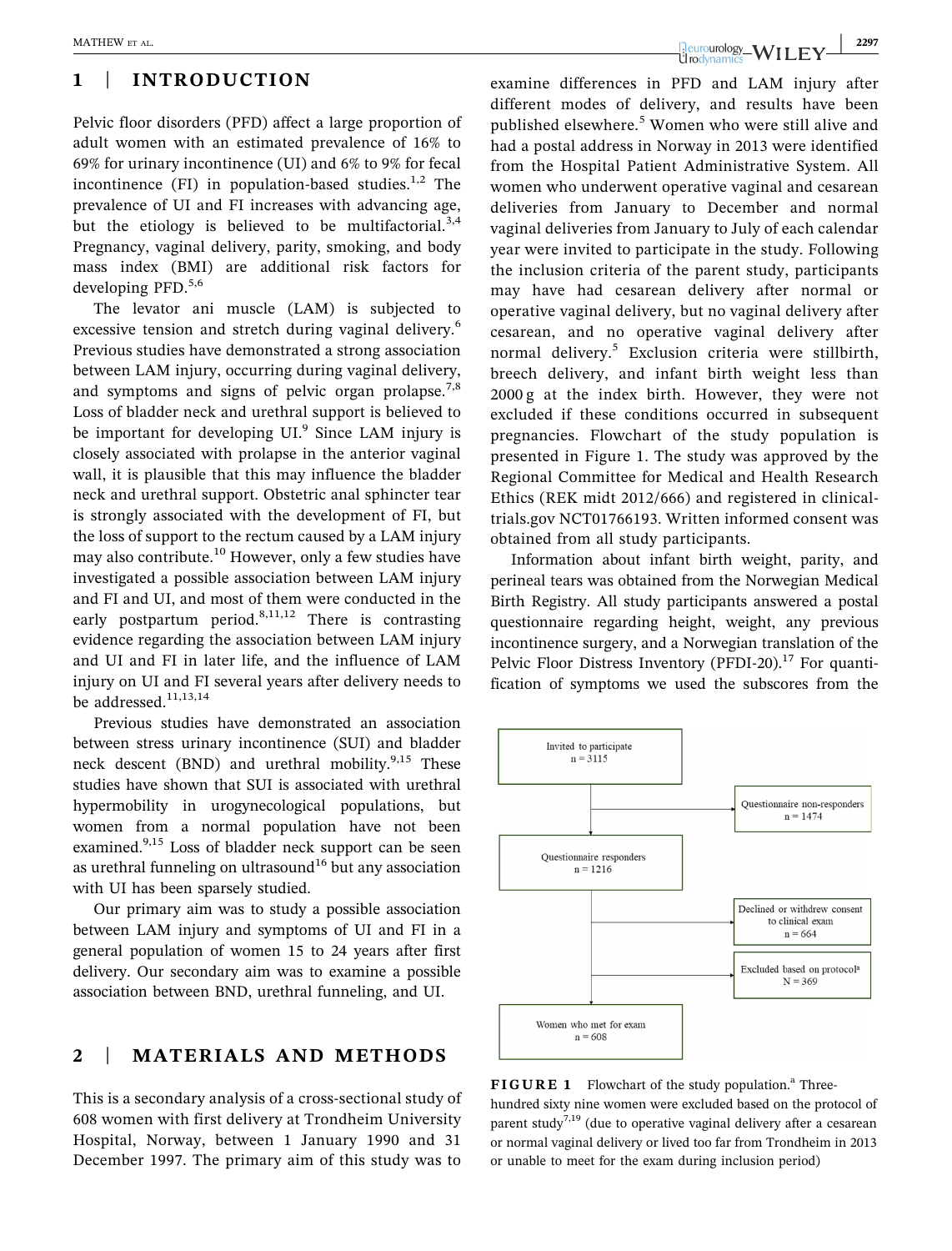

FIGURE 2 Left sided levator ani muscle (LAM) injury (white arrow) on tomographic ultrasound imaging at maximal levator contraction. Intact LAM on the right side

Urinary Distress Inventory (UDI‐6) and Colorectal Anal Distress Inventory (CRADI-8), range, 0 to  $100^{17}$  We also registered the proportion of women with urge urinary incontinence (UUI), SUI, and leakage of loose or formed stool, when answering "yes" to the questions: "Do you usually experience urine leakage associated with a feeling of urgency, ie, a strong sensation of needing to go to the bathroom?", "Do you usually experience urine leakage related to coughing, sneezing, or laughing?," "Do you usually loose stool beyond your control if your stool is well-formed?," "Do you usually loose stool beyond your control if your stool is loose?." The proportion of women with any UI or FI was calculated, including women who had undergone any previous incontinence surgery, as some of them were now asymptomatic.

Women living in both urban and rural areas who responded to the questionnaire, who still lived within the referral districts for Trondheim University Hospital and consented to clinical examination, were invited to a clinical exam including transperineal ultrasound (Figure 1). They met with empty urinary bladder and bowel, which was confirmed during the ultrasound examination. They were asked to withhold any information regarding previous deliveries, prolapse and incontinence symptoms, pelvic floor muscle exercise, and gynecological surgery until the examination had been completed. They were examined in the supine position in a gynecological examination chair, with knees and hips semiflexed and abducted. Threedimensional (3D)/4D ultrasound volumes of the pelvic floor and anal sphincter muscles were acquired with a GE Voluson S6 device (GE Medical Systems, Zipf, Austria) using the RAB 4‐8RS abdominal 3D probe and acquisition angle of 85°. Three volumes were acquired during pelvic floor muscle contraction and at Valsalva.

Offline analysis of the ultrasound volumes was performed 6 to 24 months after the ultrasound scan on a computer using the 4D view Version 14 Ext.0 (GE Healthcare, Austria) software, blinded to all clinical data. Tomographic ultrasound imaging was used to identify significant LAM injury at pelvic floor muscle contraction. A significant LAM injury was diagnosed if all three central slices; the slice in the plane of minimal hiatal dimensions and the slices 2.5 and 5.0 mm cranial to this, showed abnormal muscle insertion (Figure 2).<sup>18</sup> Injury was diagnosed as unilateral or bilateral, and the number of women with significant levator injury (unilateral or bilateral) was registered. A defect of the external or internal anal sphincter of  $\geq 30^{\circ}$  in at least four of six slices on tomographic ultrasound imaging was considered a significant defect.<sup>19</sup> BND was assessed in the midsagittal view, see Figure 3. A horizontal line was drawn from the posterior‐inferior margin of the pubic symphysis, and the distance from the bladder neck to this horizontal line was measured at rest and Valsalva. BND was calculated as the



FIGURE 3 Bladder neck descent is measured as the difference between (A) rest and (B) Valsalva. The horizontal solid line is drawn through the inferior‐posterior level of the symphysis pubis and the dashed vertical lines show the distance to the bladder neck. (C) Urethral funneling (asterisk) is seen as a dilatation of the proximal urethra at Valsalva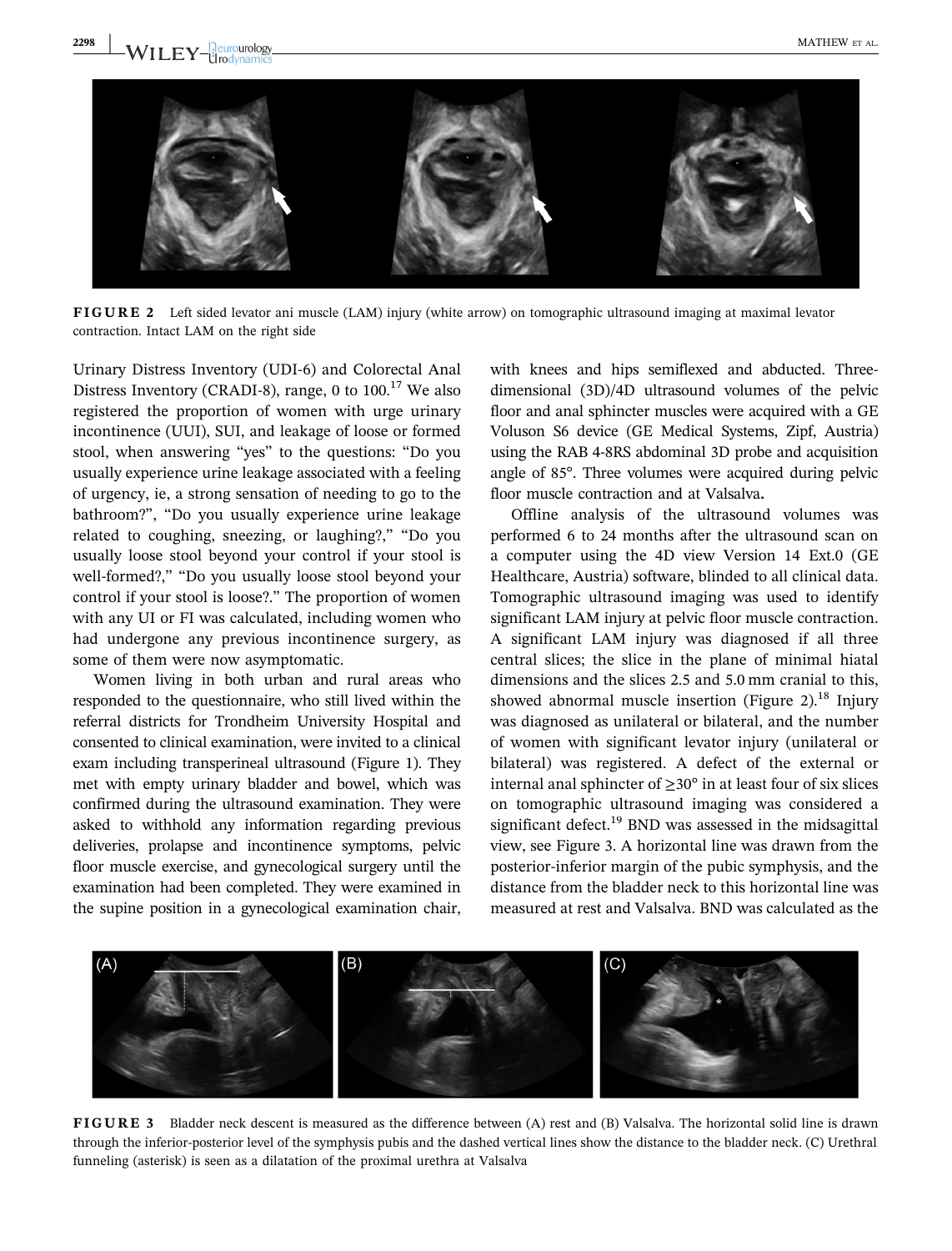difference between rest and at maximum Valsalva. Earlier studies have suggested that SUI is associated with BND  $\geq$ 25 mm, hence we used this value as a cut off for significant  $BND<sup>9</sup>$  Finally, the number of women displaying urethral funneling, ie, dilatation of the proximal urethra at the urethrovesical junction during Valsalva, was noted, see Figure 3.16

## 2.1 | Statistical analyses

We used SPSS version 25 (SPSS Inc, Chicago, IL) to perform statistical analysis and  $P < .05$  was considered statistically significant. The symptom scores were not normally distributed. The Mann-Whitney  $U$  test was used to compare symptoms between women with injured (unilateral or bilateral) and intact LAM. We performed a subanalysis comparing women with bilateral injury to those with intact LAM. A multiple logistic regression analysis was used to calculate the adjusted odds ratio (aOR) for SUI, UUI, and any UI (including previous surgery) comparing women with intact and injured LAM, adjusting for age, BMI, parity, infant birth weight, and cystocele (≥stage 2). Multiple logistic regression analysis was also used to calculate the aOR for FI (including previous surgery) for women with injured vs intact LAM adjusting for the variables above (except cystocele) and any significant external or internal anal sphincter defect on ultrasound. Furthermore, we calculated the aOR for UUI and SUI for women with and without significant BND and urethral funneling with multiple logistic regression, adjusting for age, BMI, parity, and infant birth weight. Possible confounders were selected based on results from previous studies and clinical experience.<sup>7,19</sup>

## 3 | RESULTS

In all, 608 women were examined. Mean (standard deviation) age was 47.9 years (4.9), BMI was  $25.8 \text{ kg/m}^2$ (4.5), parity was 2.2 (0.8), birth weight of the largest infant was 3861g (506). Overall, 217 of 608 (36%) women had a normal delivery, 290 of 608 (47%) had an operative vaginal delivery and 101 of 608 (17%) women had delivered by cesarean section only. Compared to women who declined examination, the women examined were slightly older 47.3 vs 47.9 years ( $P < .01$ ) and had more UI 46.9% vs 51.8% ( $P = .04$ ) but not FI 9.1% vs 10.9% ( $P = .2$ ) and were similar regarding parity, BMI, mode of delivery, and infant birth weight.

A significant external or internal anal sphincter defect was found in 86 (15.3%) women. In total, 493 (81%) women had intact LAM and 113 (19%) had LAM injury,

MATHEW ET AL.  $\begin{array}{|c|c|c|c|c|}\hline \text{Neurology} & \text{WII} & \text{FY} & \text{2299} \ \hline \end{array}$ 

of which 57 (9%) were bilateral. For two women LAM injury was not possible to determine. We found that 311 of 600 (52%) had UI or previous surgery and 65 of 594 (11%) had FI or previous surgery. The mean (SD) and median (range) UDI‐6 and CRADI‐8 scores, and the proportions of women with UI, FI, or previous surgery are presented in Table 1. Both the median UDI‐6 and CRADI‐8 scores and the proportion of women with UI and FI were similar for women with intact and injured LAM. A subanalysis of women with bilateral LAM injury did not change the results. None of the selected confounders, except BMI, were associated with UI (Table 1). Anal sphincter defect was the only risk factor associated with FI (Table 1).

BND and urethral funneling were available for assessment in 582 women, and the associations with SUI and UUI are shown in Table 2. Fifty percent of the women with urethral funneling had SUI, and urethral funneling was significantly associated with SUI (aOR, 1.56 [95% confidence interval, 1.03-2.37)];  $P = .04$ ). A similar trend was seen for BND, but this difference was not statistically significant. BND and urethral funneling were not associated with UUI. BMI was associated with UUI and SUI (Table 2).

# 4 | DISCUSSION

This cross‐sectional study showed no association between LAM injury and UI or FI in parous women recruited from a normal population 15 to 24 years after the first delivery. The results remained unchanged in a sub-analysis of women with bilateral LAM injuries. However, we found that urethral funneling was associated with SUI.

LAM injuries usually occur during the first delivery,<sup>6</sup> whereas UI and FI are diagnosed years later. One strength of this study is a long time interval between the first delivery and assessment of symptoms.<sup>5,7,19</sup> Another strength is that women were recruited from the normal population, ensuring that the results are relevant for parous women in general, and not only for patient populations. Evaluation of ultrasound volumes was blinded, since the examiner was unaware of the obstetric history and any PFD symptoms. Detailed analyses of symptoms were performed using both symptom scores and a positive response to single questions and previous incontinence surgery. A subanalysis comparing women with bilateral LAM injury and women with intact LAM made it possible to study if a more severe pelvic floor injury had a greater impact on symptoms.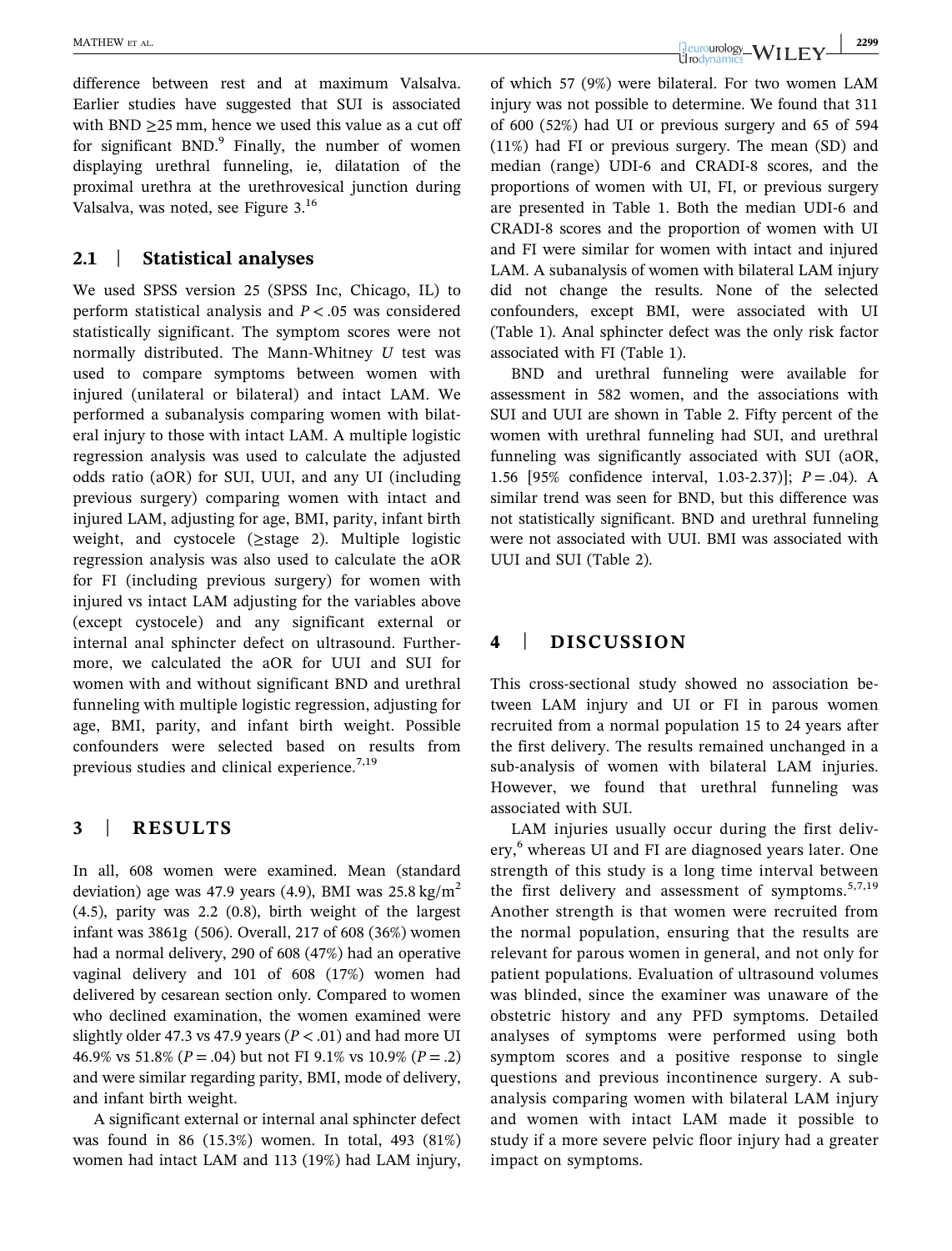|                                                 | Mean (SD) Median (range) |                                                    |                                         | Mann-Whitney U test, P                    |                                                        |
|-------------------------------------------------|--------------------------|----------------------------------------------------|-----------------------------------------|-------------------------------------------|--------------------------------------------------------|
|                                                 | Intact<br>$LAMN = 492$   | Any LAM injury<br>(uni- or bilateral)<br>$N = 113$ | <b>Bilateral LAM</b><br>injury $N = 57$ | Any LAM<br>injury vs intact<br><b>LAM</b> | <b>Bilateral LAM</b><br>injury vs intact<br><b>LAM</b> |
| <b>Urinary Distress</b><br>Inventory (UDI-6)    | 12.9(16.0)               | 11.3(14.8)                                         | 12.0(15.5)                              | 0.35                                      | .53                                                    |
| Range, 0-100                                    | $8.3(0-75)$              | $4.2(0-62.5)$                                      | $4.2(0-58.3)$                           |                                           |                                                        |
| Colorectal Anal Distress<br>Inventory (CRADI-8) | 13.3(15.8)               | 12.6(14.9)                                         | 10.8(10.9)                              | 0.90                                      | .75                                                    |
| Range, 0-100                                    | $6.3(0-78.1)$            | $6.3(0-62.5)$                                      | $6.3(0-40.6)$                           |                                           |                                                        |
|                                                 | Number/total $(\%)$      |                                                    |                                         | aOR (95% CI), P                           |                                                        |
| UUI                                             | 155/486                  | 30/111                                             | 17/56                                   | $0.86(0.5-1.4)$                           | $1.1(0.6-1.9)$                                         |
|                                                 | (31.9)                   | (27.0)                                             | (30.4)                                  | 0.54                                      | .88                                                    |
| <b>SUI</b>                                      | 214/491                  | 42/111                                             | 20/56                                   | $0.8(0.5-1.2)$                            | $.8(0.4-1.4)$                                          |
|                                                 | (43.6)                   | (37.8)                                             | (35.7)                                  | 0.32                                      | .42                                                    |
| Any UI or surgery <sup>a</sup>                  | 256/488                  | 54/110                                             | 25/56                                   | $0.9(0.6-1.4)$                            | $.8(0.5-1.4)$                                          |
|                                                 | (52.5)                   | (49.1)                                             | (44.6)                                  | 0.67                                      | .44                                                    |
| FI                                              | 51/492                   | 13/113                                             | 3/57                                    | $0.7(0.3-1.5)$                            | $.3(0.1-1.0)$                                          |
|                                                 | (10.4)                   | (11.5)                                             | (5.3)                                   | 0.32                                      | .06                                                    |
| $FI$ or surgery <sup>b</sup>                    | 52/482                   | 13/111                                             | 3/57                                    | $0.7(0.3-1.5)$                            | $.3(0.1-1.0)$                                          |
|                                                 | (10.8)                   | (11.7)                                             | (5.3)                                   | 0.32                                      | .05                                                    |

TABLE 1 Symptom scores and prevalence of stress urinary incontinence, urge urinary incontinence, and fecal incontinence according to intact and injured levator ani muscle

Abbreviations: aOR, adjusted odds ratio; CI, confidence interval; FI, fecal incontinence; LAM, levator ani muscle; SUI, stress urinary incontinence; UI, urinary; UUI, urge urinary incontinence.

 $^{\text{a}}$ BMI was associated with UUI, SUI and any UI or surgery, aOR, 1.1 (1.0-1.1),  $P < .001$ .

 $b$ Any anal sphincter defect was associated with FI, aOR, 3.5 (1.6-7.5),  $P < 0.01$ , and FI or surgery, aOR, 3.4 (1.5-7.3),  $P < 0.01$ .

Since this is a cross‐sectional study, we cannot determine causality. One limitation was that the population consisted of a large proportion of women with operative vaginal deliveries, due to the design of the parent study. Instrumental delivery has been associated with an increased risk for anal sphincter defects and LAM injury as shown in earlier studies.<sup>5,19</sup> Since operative vaginal deliveries are associated with PFDs this study population could be more symptomatic than the normal population they were recruited from. We also acknowledge that this study was performed in a homogenous Caucasian population and may not be representative of other ethnic groups. Pelvic floor muscle training can influence UI symptoms.<sup>20</sup> Some women in this study population may have received physiotherapy counseling, which may have alleviated symptoms. Furthermore, women with symptoms may be more willing to participate in studies, and this may introduce possible selection bias in the study. We had no information about

| TABLE 2 Prevalence of urinary incontinence among women with and without bladder neck descent and urethral funneling |  |  |  |
|---------------------------------------------------------------------------------------------------------------------|--|--|--|
|                                                                                                                     |  |  |  |

|                  | Bladder neck descent number/total (%) |        |                  | Urethral funneling number/total (%) |         |                  |  |
|------------------|---------------------------------------|--------|------------------|-------------------------------------|---------|------------------|--|
|                  | Yes                                   | No     | aOR (95% CI) $P$ | Yes                                 | No.     | aOR (95% CI) $P$ |  |
| SUI <sup>a</sup> | 154/363                               | 95/224 | $1.0(0.7-1.4)$   | 58/117                              | 191/470 | $1.6(1.03-2.4)$  |  |
| $N = 249$        | (42%)                                 | (42%)  | 0.93             | (50%)                               | (41%)   | 0.04             |  |
| UUI <sup>b</sup> | 106/360                               | 77/222 | $0.8(0.6-1.2)$   | 34/116                              | 149/466 | $0.9(0.6-1.5)$   |  |
| $N = 183$        | (29%)                                 | (35%)  | 0.34             | (29%)                               | (32%)   | 0.78             |  |

Abbreviations: aOR, adjusted odds ratio; BMI, body mass index; CI, confidence interval; SUI, stress urinary incontinence; UUI, urge urinary incontinence.  ${}^{\text{a}}$ BMI was associated with SUI, aOR, 1.1 (1.0-1.1),  $P < .01$ .

 $^{b}$ BMI was associated with UUI, aOR, 1.1 (1.0-1.1),  $P < .001$ .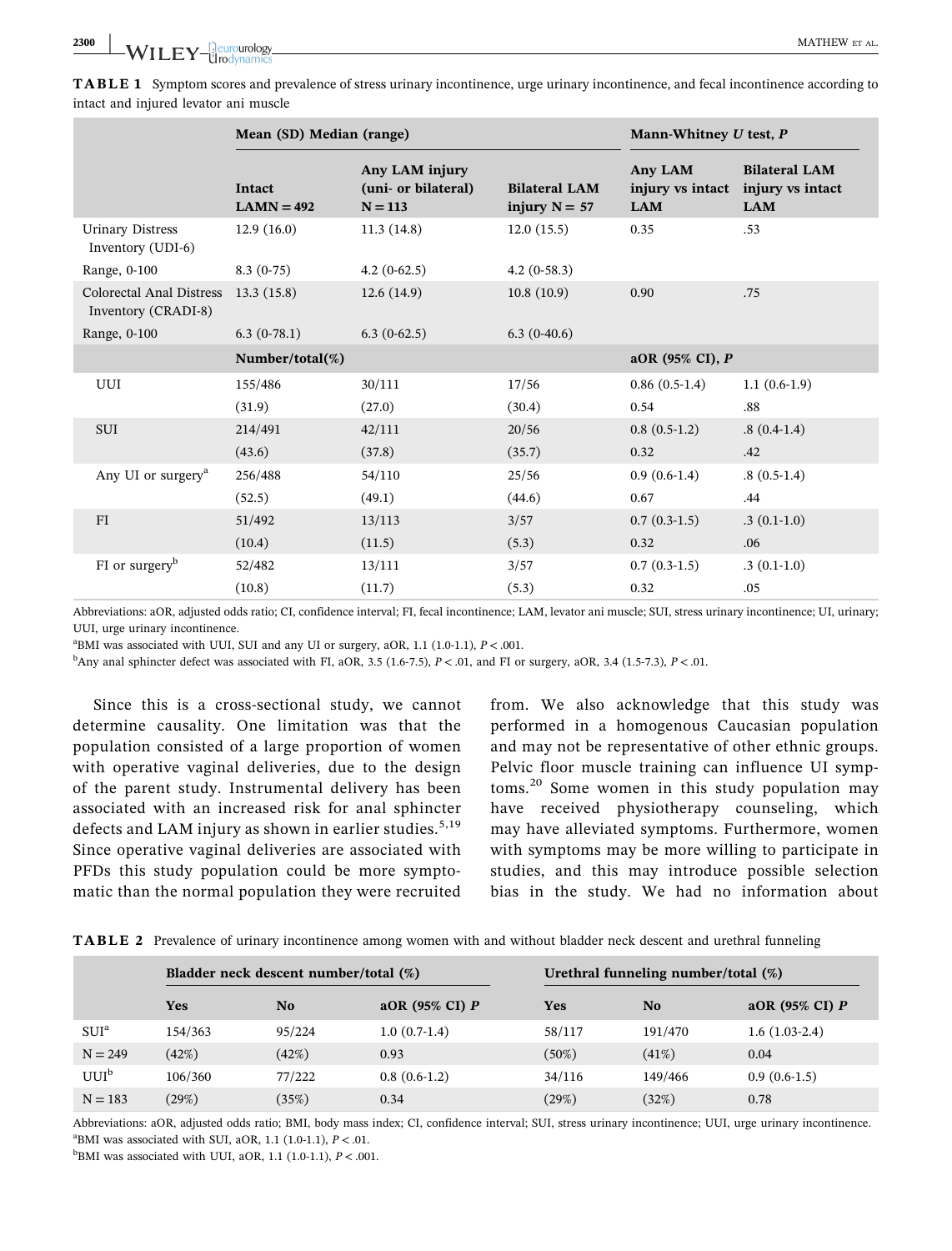Intact musculature is important for the support of the anterior vaginal wall, and some authors have suggested that muscle injury may have an impact on the support of the urethra and bladder neck. $8$  If this is correct, we could expect that LAM injury was associated with SUI, however, this was not demonstrated. One possible explanation could be that an anterior wall prolapse camouflages the symptoms due to a kinking of the urethra, and a previous publication found a high prevalence (45%) of pelvic organ prolapse stage 2 among these women.<sup>7</sup> Therefore, some women may have occult UI, which may become evident after prolapse treatment. Thus, an underestimation of an association between LAM injury and UI is possible. In this study, however, including cystocele as a factor in the analysis, did not change the results. BND may be associated with anterior wall prolapse, and it is therefore not surprising that we found no association with  $UI<sup>9</sup>$  Previous studies using magnetic resonance imaging and ultrasound have reported a decreased prevalence of UI among women with major LAM defects. $13,21$  A true association between LAM defects and UI might be difficult to assess unless a follow‐ up study of women undergoing treatment for pelvic organ prolapse is performed. The continence mechanism is, however, complex, and it seems that other factors, such as BMI, intrinsic urethral closure pressure, hormonal changes, and pelvic floor muscle exercise, and strength may be more important than LAM injury. DeLancey et  $al^{22}$  found that maximal urethral closure pressure strongly correlated with SUI. Urethral closure pressure is dependent upon the action of mucosal turgor, smooth, and striated muscles, which in turn decreases due to age-dependent striated muscle  $loss.<sup>22,23</sup>$  These findings agree with previous studies demonstrating no association between LAM injury and  $UI.<sup>21,24</sup>$ 

Interestingly, urethral funneling was associated with SUI. This is consistent with other studies which relate funneling and length of the urethral sphincter with the type of incontinence. $^{25}$  Ultrasound parameters like urethral funneling may provide physicians with additional information about the incontinence mechanism for women with UI. However, further studies are needed to establish if urethral funneling is a risk factor for UI after prolapse surgery. Studies are also needed to address if LAM injury is a risk factor for UI after surgical correction of anterior wall prolapse.

Previous studies have identified obstetric anal sphincter injuries as the main risk factor for FI after delivery.<sup>19</sup> In this study, we found a strong association between FI and anal sphincter defects on ultrasound, consistent with those studies.

# 5 | CONCLUSION

In this study of parous women examined 15 to 24 years after first delivery we found that LAM injury was not associated with UI or FI. Although LAM injury results in decreased support of the anterior vaginal wall, other factors seem more relevant as contributors to the complex etiology of incontinence. Urethral funneling was associated with SUI. Further studies are needed to establish if LAM injury is a risk factor for the development of UI after prolapse surgery.

### ACKNOWLEDGMENTS

We thank Guri Kolberg for coordination of clinical examinations, Johan Morten Dreier, and Berit Marianne Bjelkaasen for support with questionnaires. We thank Trondheim University Hospital and the Norwegian University of Science and Technology for providing the necessary infrastructure. Tuva K Halle and Christine Østerli for help in identifying potential study participants. This study was funded by the Norwegian Women's Public Health Association/the Norwegian Extra Foundation, and The Liaison Committee for Education, Research, and Innovation in Central Norway. The funding sources had no role in study design, data collection, analysis, interpretation, or article formation.

## CONFLICT OF INTERESTS

The authors declare that there are no conflict of interests.

## ORCID

Seema Mathew **b** <http://orcid.org/0000-0002-5007-9322> Ingrid Volløyhaug in [http://orcid.org/0000-0001-9392-](http://orcid.org/0000-0001-9392-1674) [1674](http://orcid.org/0000-0001-9392-1674)

#### REFERENCES

- 1. Rortveit G, Subak LL, Thom DH, et al. Urinary incontinence, fecal incontinence and pelvic organ prolapse in a populationbased, racially diverse cohort: prevalence and risk factors. Female Pelvic Med Reconstr Surg. 2010;16(5):278‐283.
- 2. Nygaard I, Barber MD, Burgio KL, et al. Prevalence of symptomatic pelvic floor disorders in US women. JAMA. 2008;300(11):1311‐1316.
- 3. Boreham MK, Richter HE, Kenton KS, et al. Anal incontinence in women presenting for gynecologic care: prevalence, risk factors, and impact upon quality of life. Am J Obstet Gynecol. 2005;192(5):1637‐1642.
- 4. Wu JM, Matthews CA, Conover MM, Pate V, Jonsson Funk M. Lifetime risk of stress urinary incontinence or pelvic organ prolapse surgery. Obstet Gynecol. 2014;123(6):1201‐1206.